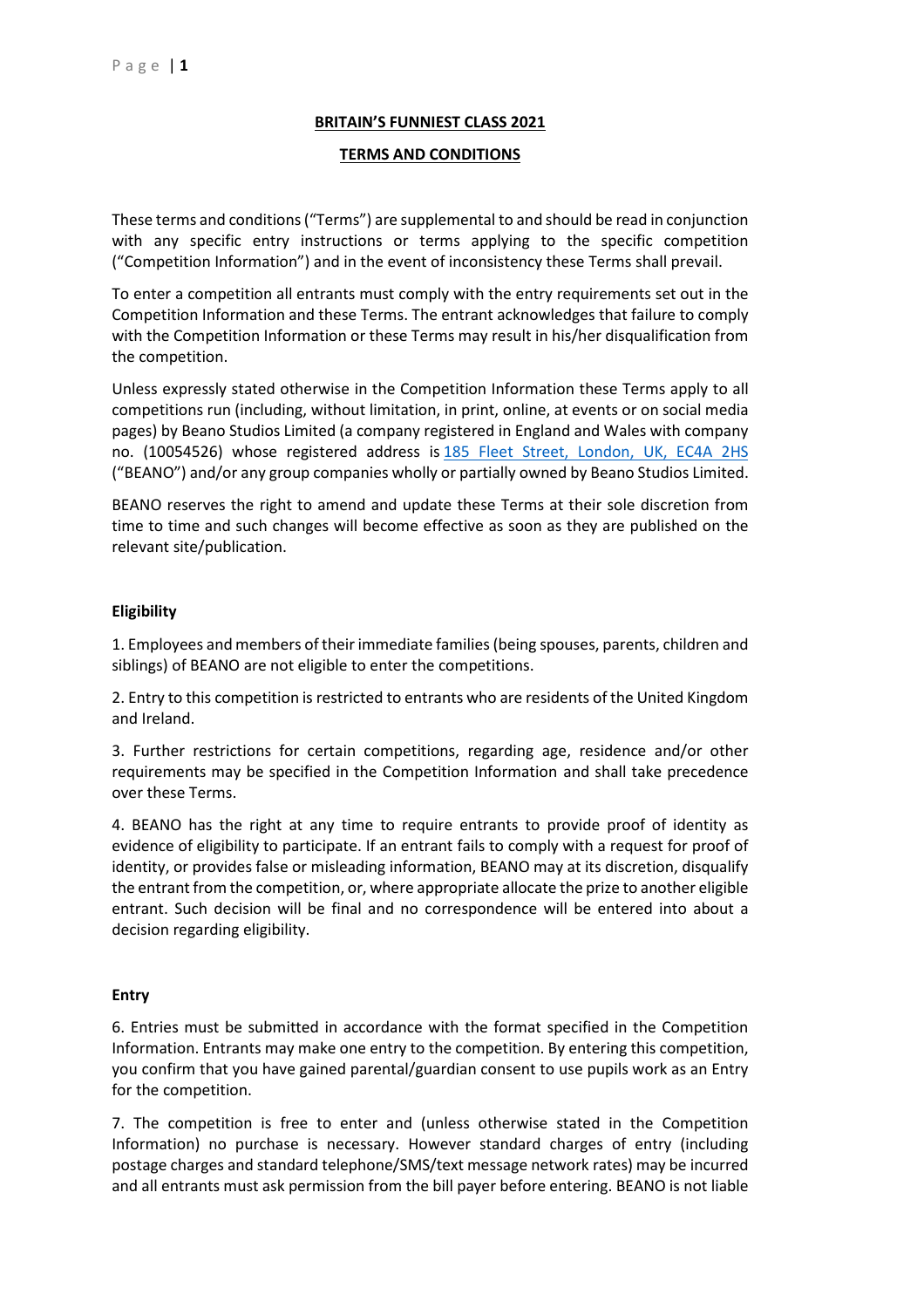for any associated cost to entrants or their parents and/or guardians of entering a competition unless expressly specified in the Competition Information.

8. Proof of sending an e-mail is not proof of our receipt of your entry and BEANO accepts no responsibility for lost, delayed or damaged entries or entries that are not received for any reason.

9. The closing date for entries will be specified in the Competition Information (and may be extended at the absolute discretion of BEANO) and winners will be notified within 28 days of the closing date (or such other date specified in the Competition Information). Any late entries will not be accepted but the participant may still incur any associated costs.

10. Incomplete or illegible entries will not be counted and will be discarded. BEANO has no responsibility to inform any entrant that their entry is incomplete or illegible or not valid for entry to a competition.

11. BEANO is not liable for any associated cost to entrants, winners or their parents or guardians of entering a competition or claiming a prize unless expressly specified in the Competition Information.

12. Entrants (including the winners) hereby assign all intellectual property rights and waive all moral rights in their entry to BEANO. Entries cannot be returned to entrants unless BEANO specifically agrees to do so. Where materials are returned to the participant, BEANO accepts no responsibility for the safe return of any material or its return in an undamaged condition or any liability for loss or damage to such material. Teachers and schools are responsible for gaining parental/guardian consent to use pupils work.

13. In entering the competition, you warrant that all information you submit is correct and not obscene or offensive or otherwise in breach of any third party rights and BEANO reserves the right to verify the eligibility of all entrants. BEANO reserves the right to disqualify any entrant from the competition if it believes (in its sole discretion) that such entrant has breached any of these terms or the specific terms applying to the competition.

14. Entrants (including winners) shall not do or say anything that could damage or harm the reputation of BEANO or its group companies, the promoter of the competition (if different), any products included within its publications or any BEANO publication or sites.

15. This promotion is in no way sponsored, endorsed or administered by, or associated with, Facebook, Twitter, Instagram or any other Social Network.

**16.** As part of entering the competition entrants agree to receive promotional messages from Beano.com including lesson plans and related news. Your email address will not be used for any other purposes and will not be shared with third parties.

## **Judging and Draws**

17. The entries will be judged by a panel of judges, which are selected by Beano and include key editorial staff. Once the entries have been judged and a shortlist of entries selected, the shortlisted schools alongside their jokes will be displayed on Beano.com to be voted for by kids.

In the event that a competition has generated insufficient correct entries, BEANO reserves the right to distribute the rest of the prizes to incorrect entries based on a draw. The judge/Editor/Marketing Manager's decision is final and no correspondence will be entered into.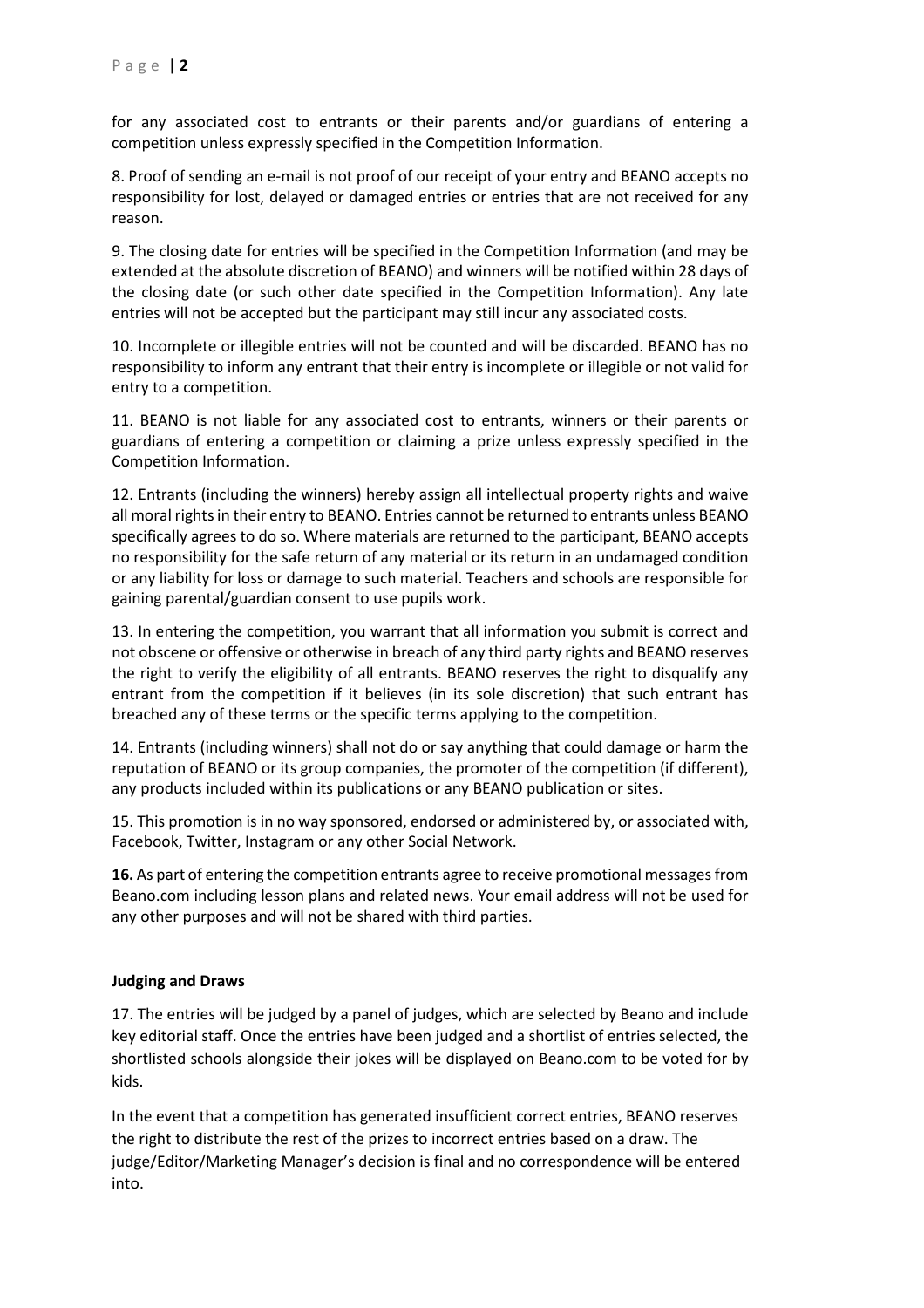18. Unless expressed otherwise in the Competition Information, if, for any reason, BEANO is unable to contact a winner to inform them that they have won a competition, or if a winner does not contact BEANO within a reasonable period of BEANO sending notification to such winner to confirm acceptance of a prize, then BEANO reserves the right (in its sole discretion) to select an alternative winner.

## **Prizes**

19. The prizes offered in competitions may be provided by a sponsor (or alternative promoter) rather than BEANO and in such circumstances BEANO does not accept any responsibility for the accuracy of any prize descriptions supplied by such third parties.

20. A third party providing the prize in a competition may impose terms and conditions upon the use or the acceptance of the prize. The winner shall be advised of these terms and conditions prior to their acceptance of the prize.

21. Prizes are subject to availability. No cash alternative is available. BEANO and/or, (if applicable) the competition sponsor reserve the right to offer an alternative prize of equal or greater value than that advertised. The prizes are not transferrable.

22. Prize winners are responsible for paying all taxes, duties and any other levies on prize winnings.

#### **Winners**

23. BEANO may pass details of winners to a third party who is engaged to deliver prizes to winners on behalf of BEANO.

Publication of Winners' Names

24. Names of winners and results of competitions may be published by BEANO in our relevant publications and/or on our relevant online channels. To obtain the name(s) of the winner(s) of a specific competition, please send a stamped addressed envelope to:- Beano Studios, [185](https://maps.google.com/?q=185+Fleet+Street,+London,+UK+EC4A+2HS&entry=gmail&source=g)  Fleet [Street, London, UK EC4A 2HS](https://maps.google.com/?q=185+Fleet+Street,+London,+UK+EC4A+2HS&entry=gmail&source=g) after the relevant closing date. Please indicate on the envelope the name, publication and date of the specific competition. For phone/text entries please mark the envelope for the attention of the "Beano Marketing Department".

## **Publicity and Use of Personal Information**

25. Entrants agree that (if they win) they will take part in such reasonable competitionrelated publicity as BEANO may require and accept that BEANO may publicise their entry, including photos or images submitted as part of their entry, names, likeness and statements in connection with/resulting from the competition in any and all media. Unless stated otherwise in the Competition Information, no Entrants or Winners shall be obliged to take part in any photo publicity. Entrants shall not enter into any correspondence or give interviews with any third party on any matters arising from the competition, without prior written permission of BEANO.